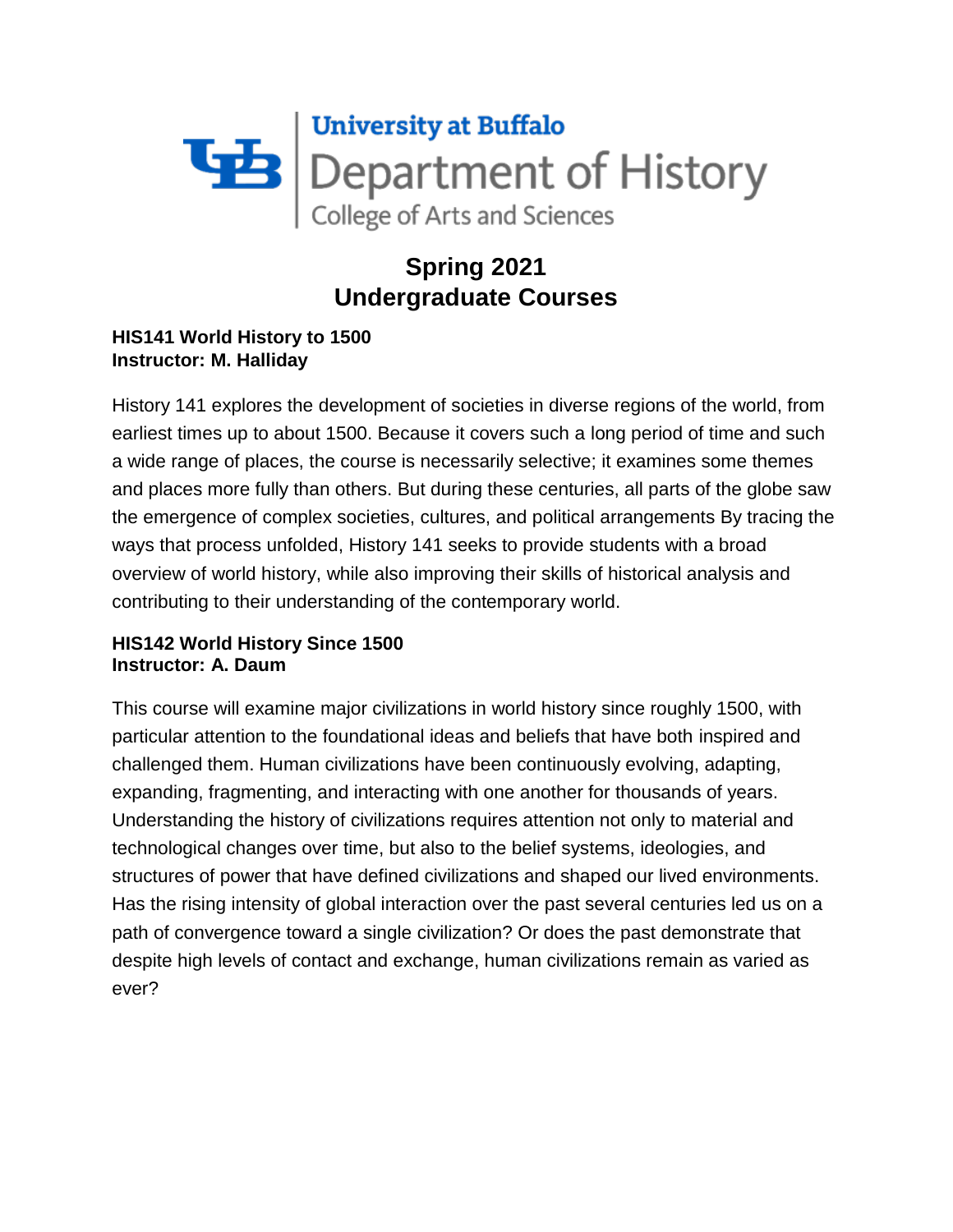## **HIS143 Global Inequality and Power Instructor: H. Langfur**

The increasing interaction of peoples and nations we call globalization benefits some more than others. This course focuses on the historical origins and consequences of a world divided between the rich and poor, the privileged and excluded, the mainstream and the marginalized. Students will consider, among various topics, the emergence of racial and ethnic categories, which accompanied the divergence of a small number of wealthy nations, primarily in the northern hemisphere, from many more poor ones, primarily in the south. They will examine resulting hierarchies that structure other realms of social life, including gender relations, religious conflict, access to education and technology, and environmental degradation. The course also explores how individuals, communities, and societies have challenged dominant understandings of the world, advanced alternative perspectives, and struggled for social justice.

#### **HIS162 US History 2 Instructor: C. Casteel**

This is not your high school history class. We won't ignore presidents and generals, but we will push beyond them to look at ordinary people, popular culture, and the ideas that shaped American history from the end of the Civil War to the present. From Robber Barons and Captains of Industry; to radical unionists and free-lovers; from the rise of Jim Crow to civil rights activism; from Victorian bustles to flappers and feminists; from the New Deal to the Tea Party; we cannot understand the present without understanding how these stories have transformed America over the last century and a half. We will use film, music, and compelling stories about men and women living through the issues of their day to show that history is not just a list of names and dates. USH \*\*NOTE: HIS [161](https://catalog.buffalo.edu/courses/?abbr=HIS&num=161) is not a prerequisite for HIS [162.](https://catalog.buffalo.edu/courses/?abbr=HIS&num=162) Students may register for one, both, and in any order.

#### **HIS182 Asian Civilization 2 Instructor: M. Nathan**

Introduction to major themes and events in the histories of China, Korea, Japan, the Indian subcontinent, and Southeast Asia in recent centuries. Considers the impacts of colonialism and imperialism, the emergence of nationalist and revolutionary movements, decolonization and the Cold War. Our goal is to understand the historical forces and transformations shaping contemporary Asia, the common experiences that different areas of Asia have shared in the recent past, and what distinguishes the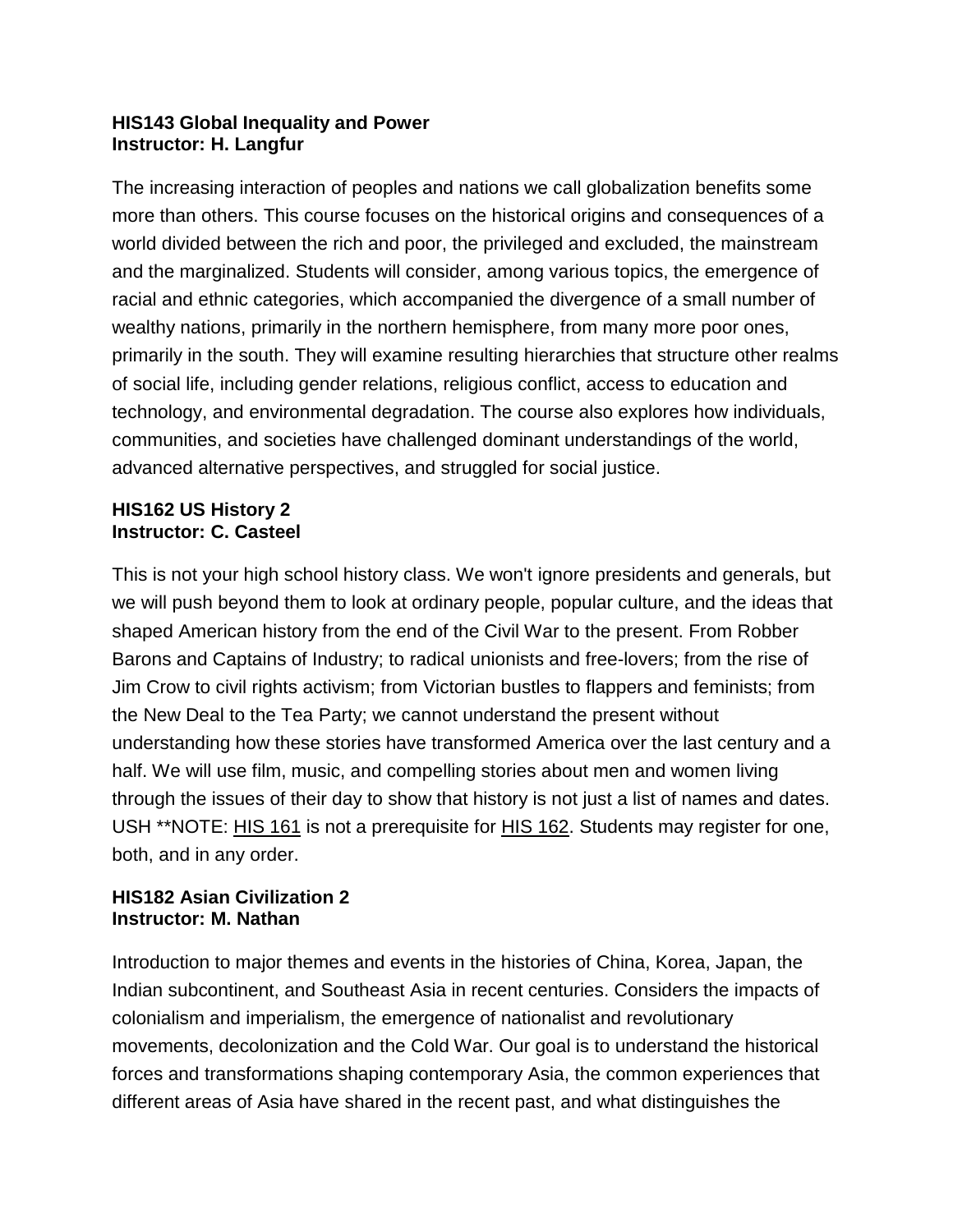histories of particular Asian nations within a comparative perspective. This course is the same as AS [182](https://catalog.buffalo.edu/courses/?abbr=AS&num=182) and course repeat rules will apply. Students should consult with their major department regarding any restrictions on their degree requirements.

#### **HIS202 Roman Civilization Instructor: J. Dugan**

Survey of Rome's mythical beginnings to the time of the emperors that covers the full spectrum of Roman cultural expression. Topics covered are not only literature, painting, sculpture, and architecture but also details of everyday life in the Roman world, as well as the roles played by marginal figures (women, slaves, foreigners). This course is the same as CL [223](https://catalog.buffalo.edu/courses/?abbr=CL&num=223) and course repeat rules will apply. Students should consult with their major department regarding any restrictions on their degree requirements.

#### **HIS209 The American Civil War Instructor: C. Emberton**

Introduction in to the causes of the American Civil War, its impact on the American nation, and its continued significance for American politics and society. Topics covered include: the role of slavery in antebellum politics and the crisis of the 1850s, army life, the changing nature of warfare and introduction of total war tactics, changes in gender relations and women's political activism, Abraham Lincoln and his assassination, slave emancipation, Reconstruction, and the memorialization of the war from the nineteenth century to the present day. We will read a variety of primary and secondary source documents, as well as literary treatments of the period and films, in order to obtain a fuller cultural understanding of this pivotal moment in American history.

# **HIS216 Crime and Punishment in America Instructor: T. Thornton**

In colonial America, practicing witchcraft was against the law. Beating your wife was not. Convicted wrongdoers faced hanging, flogging, even branding - but not prison. There has always been crime and punishment in America, but just what counts as crime, which crimes are committed, which are especially dreaded, how criminals are prosecuted, who they are and what kinds of penalties they face has changed from century to century.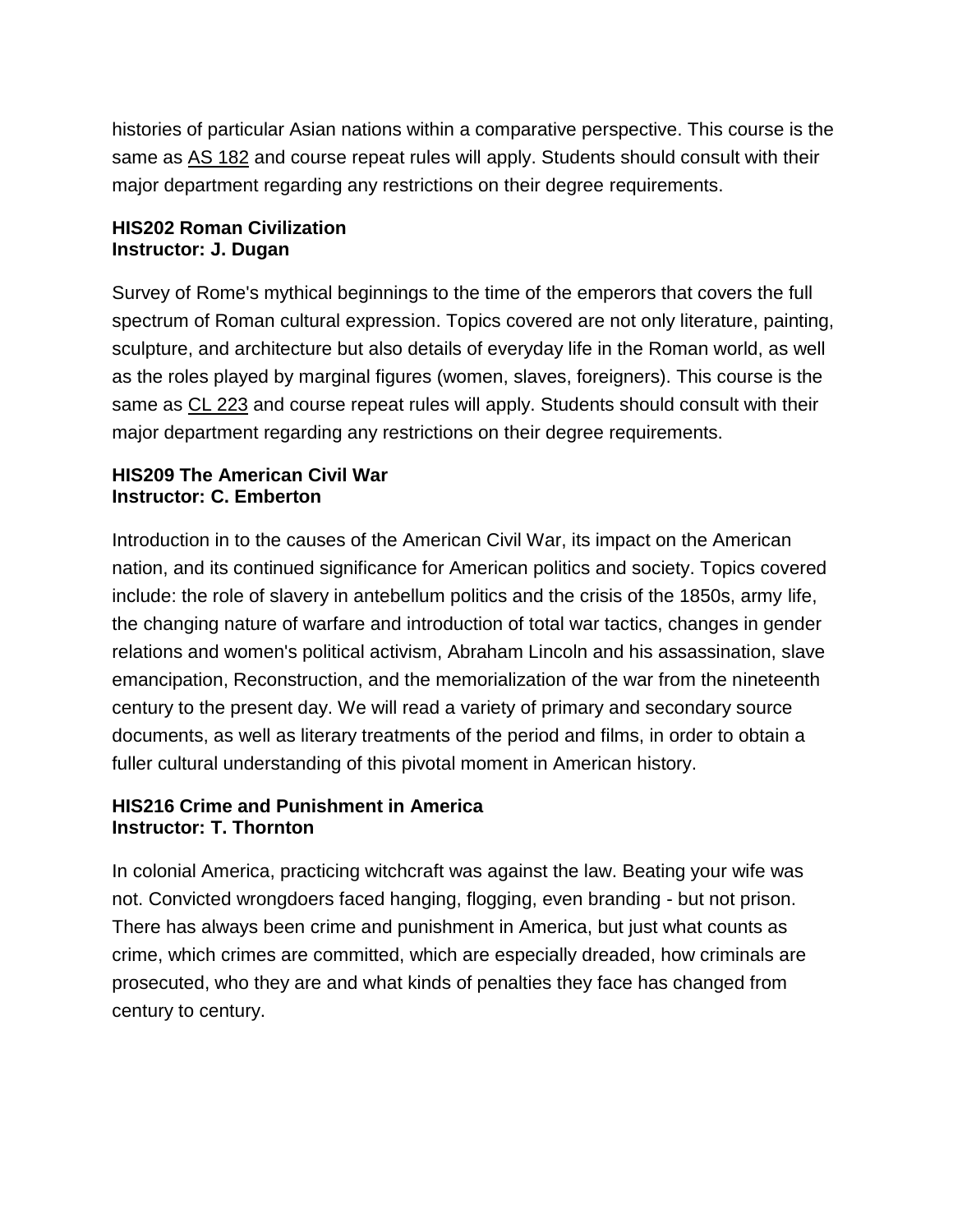#### **HIS244 American Business History Instructor: C. Casteel**

This course analyzes the historical development of business in the United States from the time of the country's founding until the present, with a particular focus on the twentieth century. In addition to tracking important changes in the American business growth and activity, the course also explores impact of technological change, the relationship between business culture and society, race, class, and gender, consumerism and the role of the worker. Much of our discussion will explore the ways in which managerial decision making, technological choices, and relationships between capitalists, workers, government, and consumers have been shaped, and also shape, culture and society.

## **HIS273 The Art and Practice of Fashion Instructors: P. F. McDevitt and E. Otto**

The history of clothing is in many ways the history of civilization itself. The earliest evidence reveals a universal fashion impulse--that is, a desire to use clothing, accessories, and body modifications for symbolic and aesthetic purposes. This course sets out to explore the theory, art, and practice of fashion through the history of the design, production, marketing, consumption, and meaning of clothing. Students will explore the ethical considerations raised by labor practices in the fashion industry and the environmental costs associated with it. Far from a mere academic exercise, the class will encourage students to evaluate their own fashion and consumption practices in light of the issues raised by the course material and discussion.

#### **HIS274 Bodies at War Instructor: S. Handley-Cousins**

War creates the perfect setting for health crises. Militaries are disease vectors, transporting germs to new lands. Soldiers living in close quarters and poor conditions suffer from dysentery, trench foot, and malaria. And of course, the central aim of warfare is to inflict bodily injury. Since ancient times, wars have created public health problems, ranging from the Plague of Athens to the spread of sexually transmitted infections during the World Wars and Vietnam. Soldiers have been used as test subjects, helping to shape ideas about ideal intelligence and body types. As military technology advances, so does the damage that new weapons create, evidenced by the devastating wounds inflicted by mini balls and improvised explosive devices. This course explores the many ways that health, disability, and war have intersected across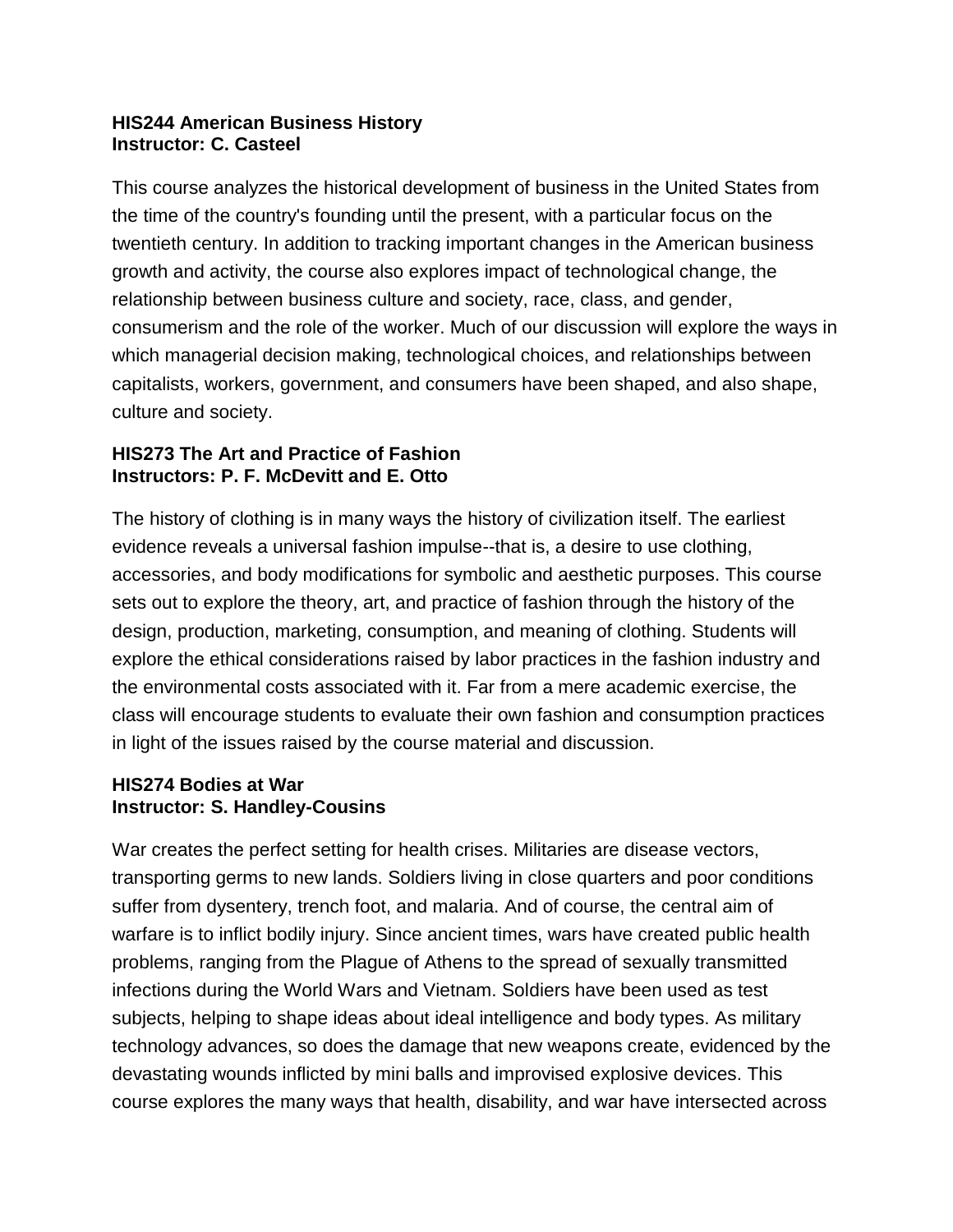history. From the Peloponnesian War, to the Hundred Years War, to Operation Iraqi Freedom, we will discuss topics including physical and mental war wounds, sexuality, public health, the rise of military medical authority, eugenics, and chemical and biological weapons.

#### **HIS301 Historical Writing Instructor: C. Casteel**

This course is designed to help students develop the essential skills of good historical writing: the ability to synthesize a wide variety of secondary information, construct nuanced interpretations of primary source material, formulate original historical arguments, and tell engaging, meaningful stories about the past. Students will practice these four foundational areas (synthesis, analysis, argumentation, and narration) through a variety of informal and formal writing assignments, including blog posts, inclass writing, book reviews, and a research essay. In addition, students will gain experience presenting their work orally and visually.

#### **HIS307 History of Paris Instructor: L. Vardi**

The objectives of the course are to provide students with insights both into European urbanization and the specific development and cultural importance of Paris. The course covers four different time periods: the Middle Ages, the eighteenth century, the second half of the nineteenth century (from Haussmanization during the Second Empire to the 1889 World's Fair and the Eiffel Tower), ending with the post-WWI influx of Americans, known as The Lost Generation. The main text for the course will be Colin Jones' History of Paris. Students are encouraged to write a research paper on an American in Paris from a list of important visitors.

#### **HIS308 Gaming History Instructor: S. Handley-Cousins**

In this class, students will participate in two or more Reacting to the Past role playing games centered on the American experience. Students will embody the past by taking on a character and "living" through a historical event, such as the drafting of the Constitution or the tumultuous sectional crisis. In order to win, students will need to listen carefully, make back room deals, pass notes, and give persuasive speeches. In the process, students will hone reading, writing, public speaking, critical thinking, and negotiation skills.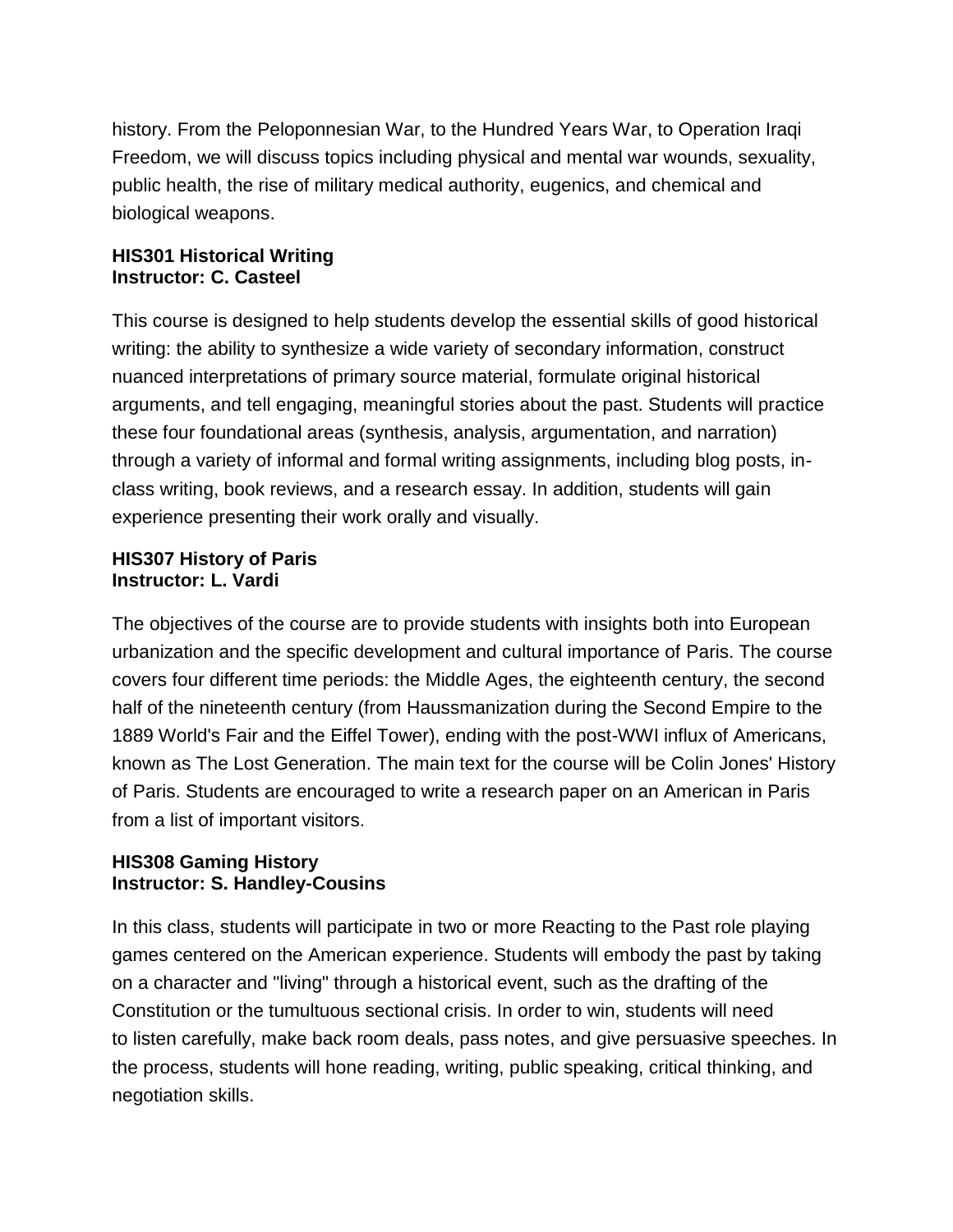# **HIS314 Modern Africa: Globalization and Imperialism Since 1800 Instructor: N. Mbah**

The second of two introductory surveys of African history offered by the Department of History. In this course, we focus on African history in the nineteenth and twentieth centuries. The course covers the increasing encroachment on African by European colonialism and the historical responses of Africans to colonial rule. Among the larger themes that the course will focus on are the responses of African societies to the ending of the trans-Atlantic slave trade, Islamic reform and activism in the nineteenth century, colonial political economies, religious change, labor mobilization and migration, urbanization, African political mobilization, and anti-colonial nationalism. The course will also consider some of the historical outcomes in post-colonial Africa. This course is the same as [GGS](https://catalog.buffalo.edu/courses/?abbr=GGS&num=211) 211.

# **HIS317 History of Early Modern Britain Instructor: C. Schen**

This course surveys British history between c. 1485 and c. 1800, between the end of a civil war and the dawn of an industrial and imperial world power. We will study topics from among the following: social changes that affected women, the family, and household; political transformations that shaped the relationship of King and Parliament, government and people; religious reformations that made Britain an officially Protestant country; cultural developments that contributed to philosophy, science, the arts, and literature; and economic revolutions that impacted agriculture and spurred industry.

# **HIS329 US History Since 1945 Instructor: G. Zubovich**

A survey of modern United States history from WWII to the millennium that examines popular culture, social movements, foreign and domestic politics, and economic developments.

# **HIS331 Special Topics: Drugs and Global Capitalism Instructor: D. Herzberg**

Drugs have been crucial objects in the development of the modern world. Drug profits drove European empires and transnational capitalism, even as "drug wars" built and expanded an unequal infrastructure for global governance. This course examines major episodes in global drug history, including (but not limited to) opium and the British empire; cigarettes and the origins of multinational corporations; cocaine and global drug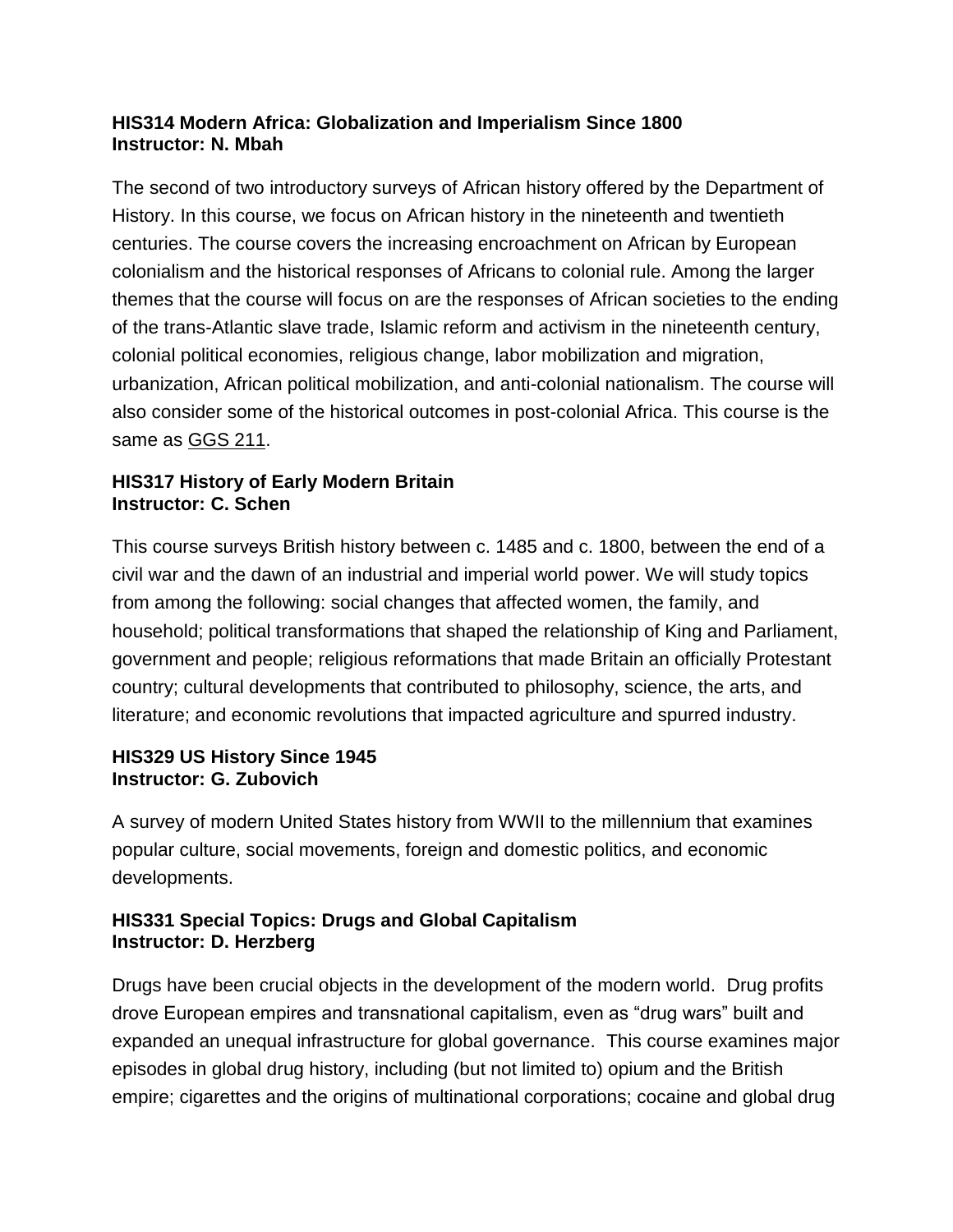control; and pharmaceuticals and the global biopolitics of health. We will see how drugs have served as instruments of control, but also vehicles for resistance, in the contested development of global capitalism.

## **HIS345 US Disability History Instructor: J. Barclay**

This course is organized thematically, and is designed to give undergraduate students a deeper, more nuanced understanding of disability history and of the lived experiences of people with disabilities or mental illness. This course focuses specifically on disability history in the United States. It begins in the early 19th century with the foundation of asylums and special schools for disabled children and adults. The course will trace the rise and decline of institutions and segregated education, the emergence of the disability rights movement in the 20th century, and the passage of the Americans with Disabilities Act in 1990. There will also be sections on disabled veterans of the Revolutionary War, the Civil War, World War I, World War II, and the Vietnam War.

## **HIS356 Social History of Women in the U.S., 1875-Present Instructor: S. Cahn**

This class will examine women as political activists, women in popular culture, and women's diverse experiences of work, family and sexuality. We will compare late 19th century women's reform movements, culminating in the successful drive for women's suffrage in the 1910s, to the second wave feminist movement spawned in the 1960s and 1970s. We will also explore popular culture as a realm of performance and a powerful site for the creation of female images and ideals. Finally, we will examine birth control, abortion, sexual danger and sexual pleasure as important personal as well as political issues in women's lives. How much have women's lives changed since the 19th century? Have women of varied ages, racial/ethnic communities, and social class been empowered by these changes? How do we assess or measure social change, power, and gender hierarchy?

#### **HIS359 Reformation Instructor: J. Dewald**

This course explores the causes and development of the division of western Christianity into Protestant and Catholic communities. Following a general survey of social and religious tensions in the late Middle Ages, attention will be given to the contexts and political trends in fifteenth century Europe leading to the so-called "magisterial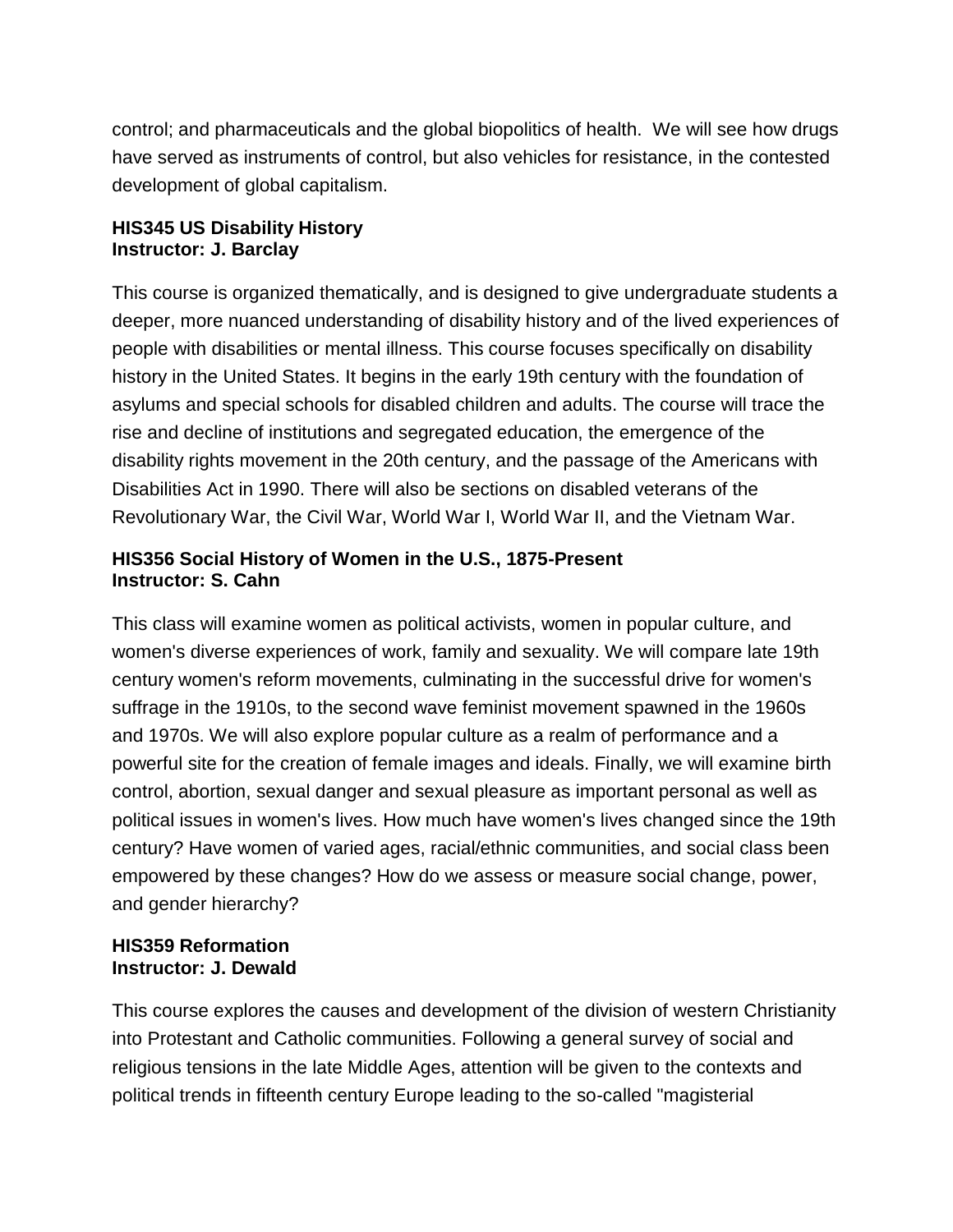Reformation" under Luther and Calvin. The religious ideologies of the reformers will be examined against the background of Renaissance culture and developing ideas of the nation-state, the rediscovery and transformation of classical learning, the development of literary and historical criticism, the growth of populism and the power of the laity in the Radical Reformation, and the beginnings of anti-Trinitarian ideas among the Socinians. Some attention will be given to the conciliar and theological efforts to reform the Catholic Church, and to the dispersion of Reformation political ideals and theology to the New World, with special reference to New England.

#### **HIS367 Food in Asia Instructor: Y. Liu**

What is food for? This simple question invites us to ponder myriad ways that food connects to our lives, from cooking to eating, from spice to medicine, from the expression of the self to the mediation of social relationship. Not surprisingly, food constitutes a vital aspect of Asian culture that figures saliently both in Asia and beyond. Even without going to Asian, we may all have the experience of tasting sushi, General-Tso's chicken, or curry. This course probes the history of food in Asia, exploring both the rich culture of food within Asia and its fast spread to the rest of the world in recent past. Topics covered in this course include the techniques of cooking (we may try ourselves), the religious meanings of food, regional features, food trade, food and colonialism, food and national identity, and Asian food in America. In the end, the course seeks to use the study of dishes and drinks in Asia as a gateway to not just understand the fabric of Asian society but also illuminate our dietary habits and ways of living here and now. [No prior knowledge in Asian languages or history is required.] This course is the same as AS [367,](https://catalog.buffalo.edu/courses/?abbr=AS&num=367) and course repeat rules will apply. Students should consult with their major department regarding any restrictions on their degree requirements.

#### **HIS379 African-American History, 1877 to Present Instructor: J. Barclay**

This course analyzes the history of African-Americans from 1877 to present. It addresses a number of themes including the experiences of freed persons during the period immediately following slavery, the legal and socio-economic development of racial segregation and discrimination, along with the persistent and varied forms of resistance that African Americans engaged in as avenues of redress. The course also treats the arts and discusses the development of black vernacular arts during the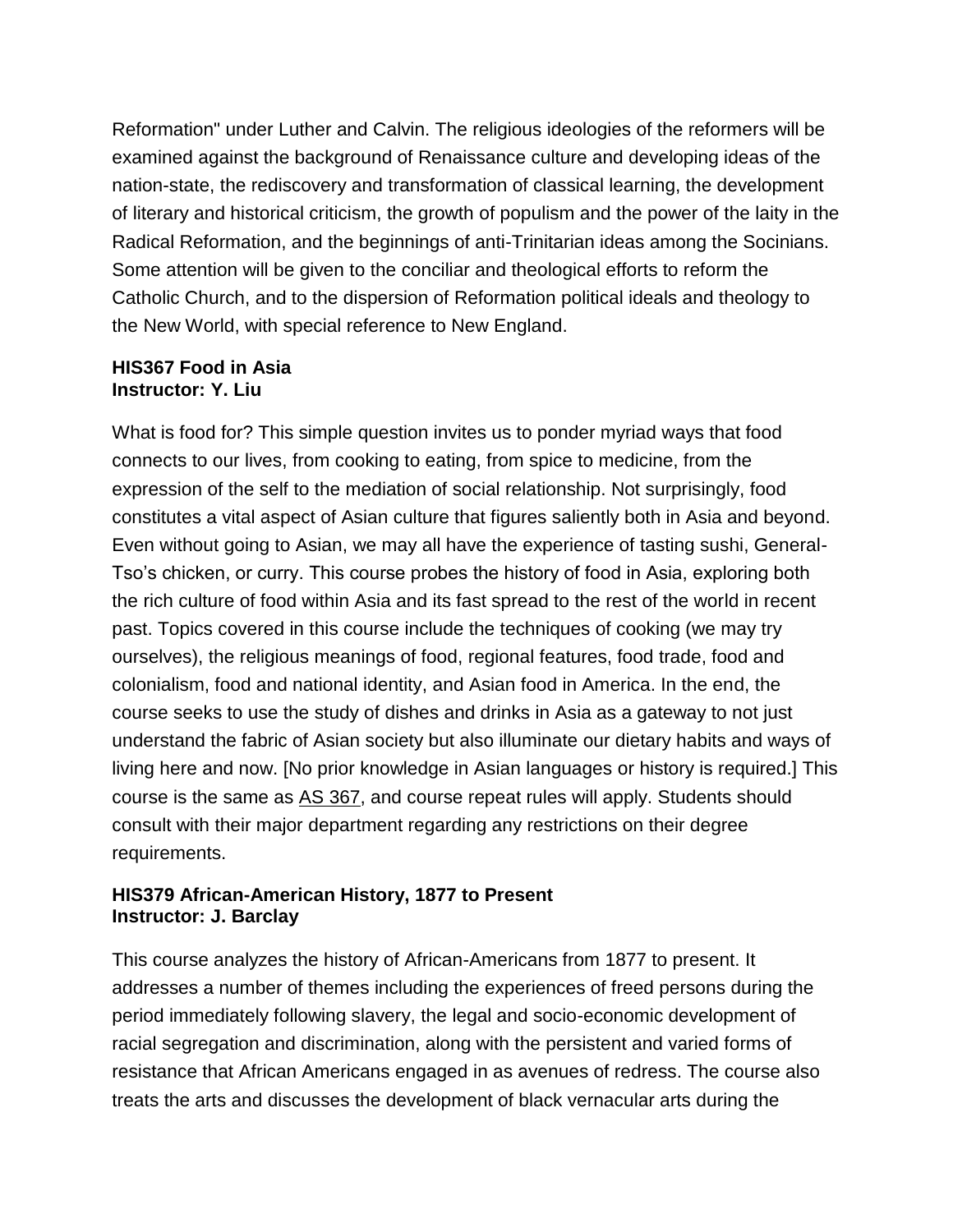period, linking, for example, the rise of musical forms such as blues and jazz to the Harlem Renaissance and the Black Arts Movement.

## **HIS392 Chinese Medicine in the World Instructor: Y. Liu**

This course surveys the history of Chinese medicine seen through world history. It focuses on the continuous and dynamic exchange of medical ideas, practices, and materials between China and the rest of the world from antiquity to the present. Rather than treating Chinese medicine as a monolithic, stable, and isolated system of healing, the course highlights its active interactions with other healing cultures throughout history. By offering revealing comparisons and identifying unexpected connections, this course seeks to not just enrich our understanding of the global history of Chinese medicine but also utilize historical knowledge to illuminate our ways of living today. This course is the same as AS [390,](https://catalog.buffalo.edu/courses/?abbr=AS&num=390) and course repeat rules will apply. Students should consult with their major department regarding any restrictions on their degree requirements.

#### **HIS409 Voyages of Discovery Instructor: L. Vardi**

Europeans have always been on the move, visiting or trading with other parts of the world, or bent on conquest as during the medieval Crusades. With the discovery of the New World, a new era nonetheless opens when the accumulation of territory and goods would appear boundless, inciting further voyages to find places as yet "undiscovered" and "unclaimed." Through primary readings of explorers' accounts and through secondary analyses, we will chart the changing aims and justifications for such explorations: what drove them, what stimulated individuals who undertook them, who financed them and to what ends.

#### **HIS415 Topics in Renaissance History Instructor: C. Schen**

Varying topics in Renaissance history, as chosen by the professor.

# **HIS420 Special Topics: Monuments, Markers, and Memory Instructor: C. Emberton**

Recent events such as the Black Lives Matter movement have led to a national reckoning with how Americans memorialize the past. In particular, monuments to the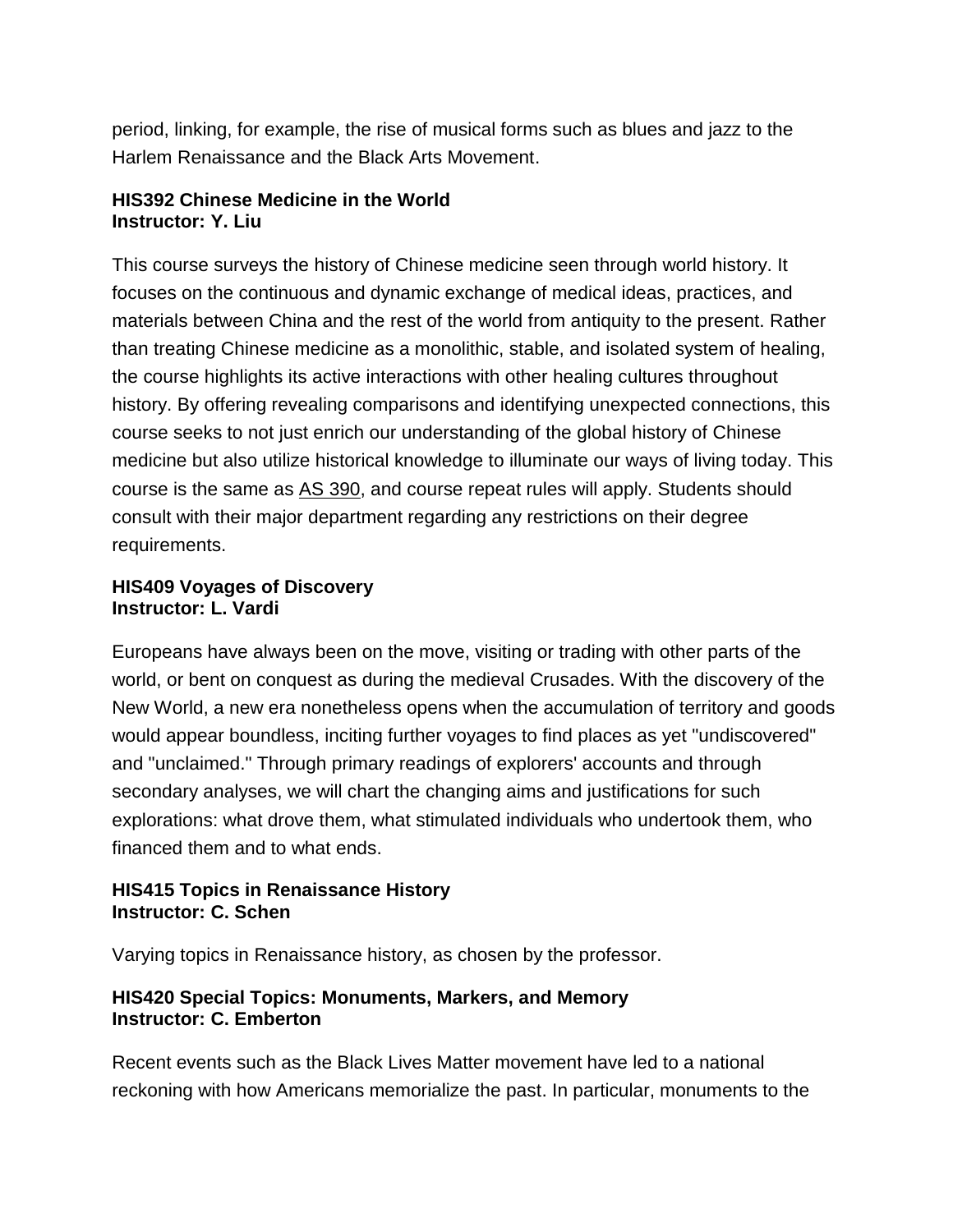Confederacy and American slaveholders have resulted in a collective re-evaluation of various memorial practices, and in many cases, removal of these monuments from the public landscape. Why now? What has sparked this moment of re-evaluation? What is at stake in these contests over public memory? Are there different ways to imagine memorial cultures that do not rely upon mythologized representations of the past? In this course, students will tackle these questions through a variety of genres, including written texts and documents, art/sculpture, photography, and film.

#### **HIS421 Topics in British History Instructor: P. F. McDevitt**

Varying topics in British history, as chosen by the professor.

#### **HIS426 Special Topics: Stalinism Instructor: K. Zubovich**

The Stalin era was one of the most turbulent periods in Soviet history. Between 1928 and 1953, the Soviet Union was dramatically transformed by rapid industrialization, collectivization, state violence and terror, and war. In this seminar, students will explore the major events and turning points of this period. We will also learn about key debates and themes in the historiography of Stalinism.

#### **HIS429 History of the American Landscape\ Instructor: T. Thornton**

Introduces students to the historical study of the human-made landscape. Focusing on phenomena ranging from Puritan town plans to streetcar suburbs, and domestic architecture to shopping plazas, students learn to evaluate the landscape as the historical artifact of human activity and human choices, shaped by a shifting mix of cultural values, economic patterns, technological developments, and government policies.

# **HIS439 Gender and the Cold War Instructor: V. Wolcott**

This course will examine how the cold war's politics and culture, including its foreign policy, shaped gender relations and sexuality in the United States. In addition to readings, we will analyze various forms of popular culture and social policy. Students will also discuss the significance of gender and the cold war for understanding contemporary American politics and culture. This course is the same as [GGS](https://catalog.buffalo.edu/courses/?abbr=GGS&num=439) 439 and